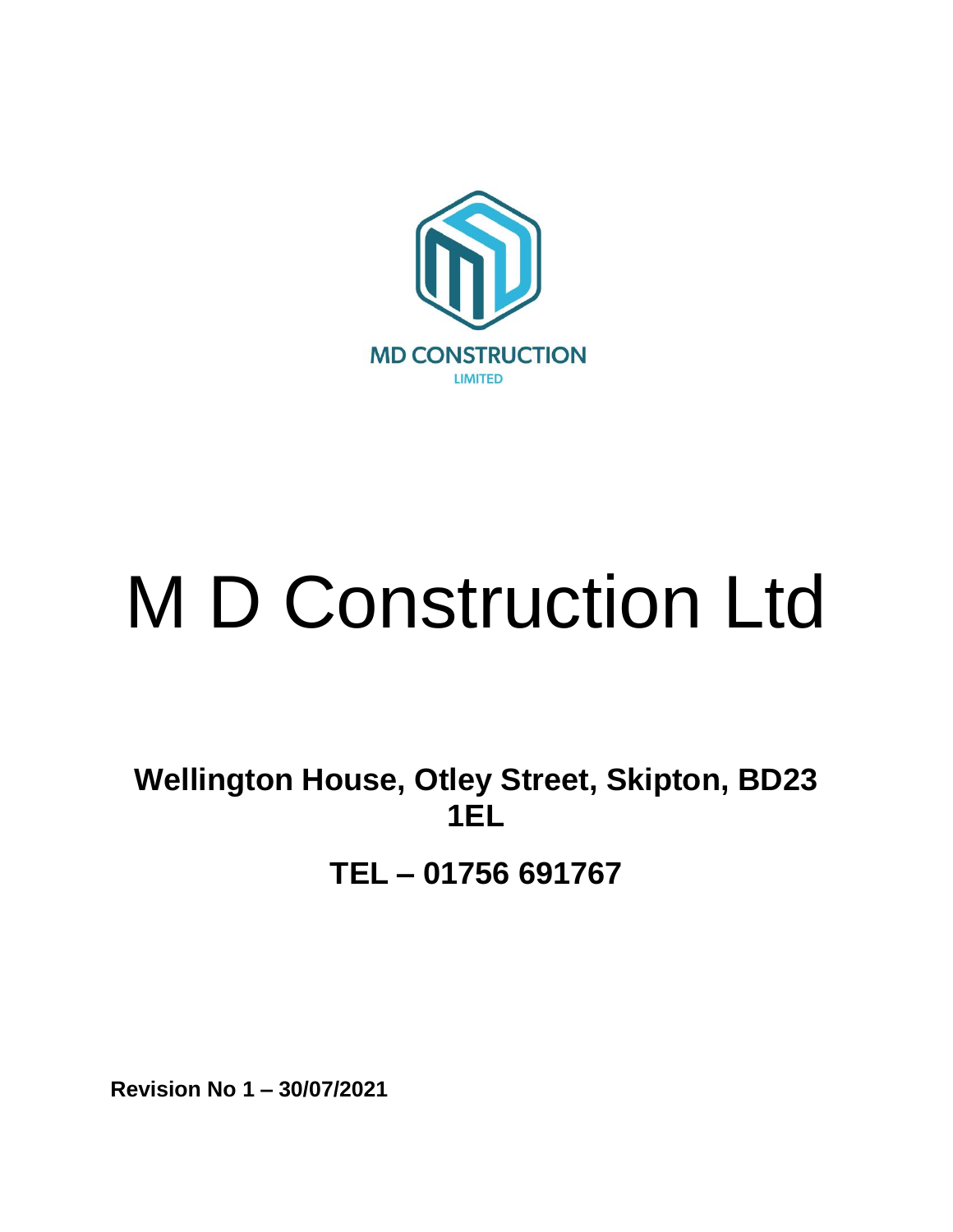## **1.0 POLICY STATEMENT**

## **GENERAL STATEMENT OF INTENT**

M D Construction (Bolton) Ltd is committed to ensuring the safety of its employees, customers, members of the public and anyone else who are affected by our operations.

The company commits to operating in accordance with the Health and Safety at Work (etc) Act, The Management of Health & Safety Regulations and all other applicable regulations and codes of practice, so far as is reasonably practicable.

The management will ensure that significant risks are assessed and suitable and sufficient measures are adopted to allow each employee/contractor to carry out his/her duties safely and without risk to health. Suitable equipment will be provided and maintained in a safe condition, and safe systems of work will be devised.

The company shall strive to achieve continuous improvement in Health & Safety performance.

M D Construction (Bolton) Ltd Management will provide all necessary resources including time to ensure that all Health and Safety matters are adequately funded. This includes, training, personal protective equipment, adequate equipment/tools, maintenance for this equipment, external advice where necessary and any other resource necessary to ensure the Health and Safety of our staff

Each employee/contractor will be made aware of his/her responsibility for his/her own health and safety and that of others. All employees/contractors will be given the opportunity to consult with the management on matters relating to Health & Safety, or to appoint a representative to do so.

Where necessary the company will arrange or provide suitable training for both management and operatives, in particular where new work practices or equipment are introduced.

The company will seek external advice as necessary to keep its health & safety policy, working practices and equipment up to date and in accordance with current legislation.

Ultimate responsibility in all areas of safety rests with the Board of Directors This duty is of no less importance than any of the responsibilities attached to that position.

Reviews of Health and Safety Policy will be made annually. The monitoring of all issues relating to this policy is the responsibility of the Board of Directors

Signed…………………………… Date……………………………

**Luke Smith Director M D Construction (Bolton) Ltd**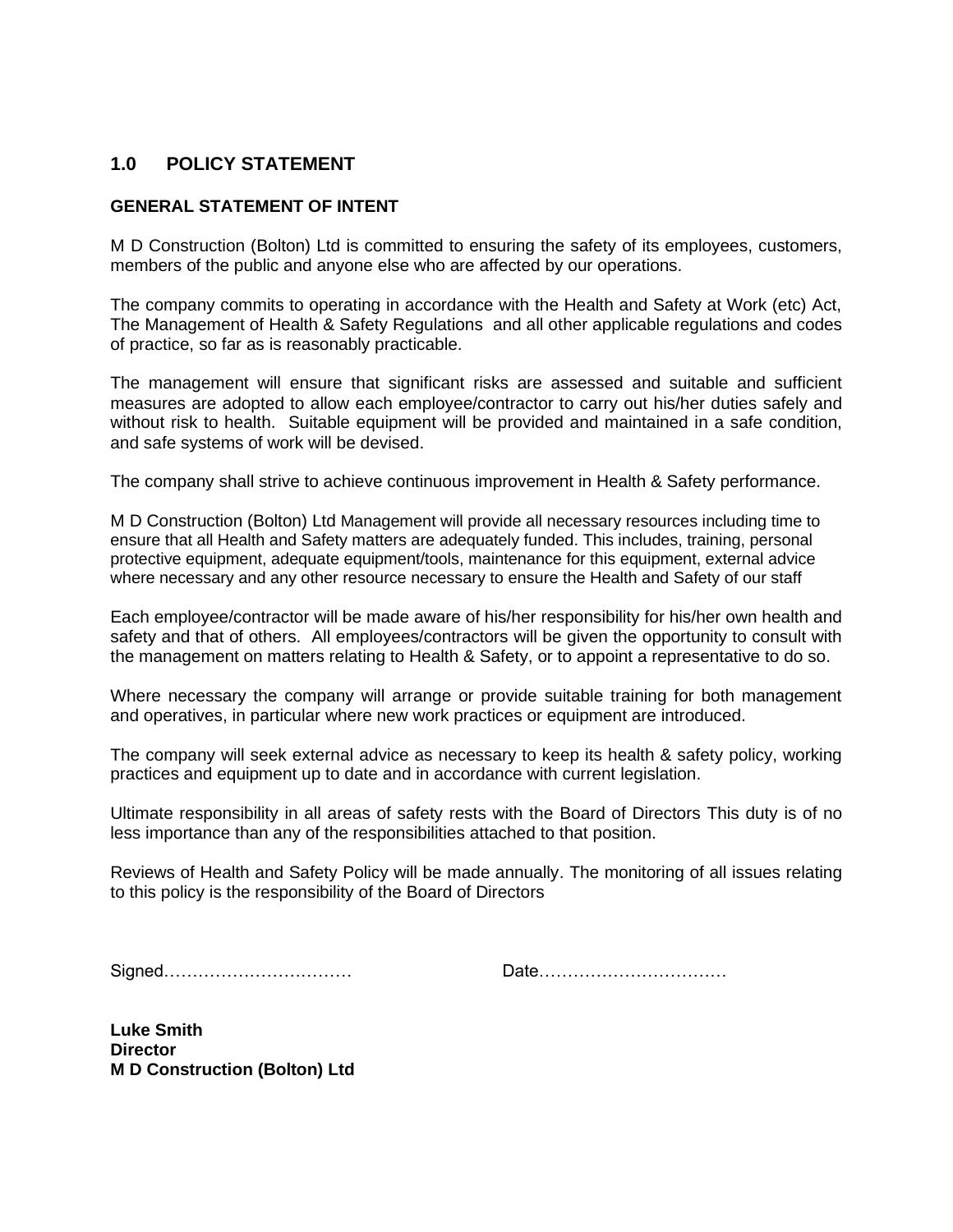## **2.0 ORGANISATION AND MANAGERIAL RESPONSIBILITIES**

The company is owned and managed by **a Board of Directors** who are directly responsible for Health and Safety matters within the company. The responsible person will seek external assistance where necessary to ensure that the company meets both its statutory obligations and the objectives laid down in this Health & Safety Policy.

The organisation of the workforce is the responsibility of **Luke Smith**, who holds the position of **Director** and who is responsible for ensuring that the company's Health & Safety Policy and associated procedures are implemented by all site operatives.

Day to day management of the company's operations is the responsibility of Luke Smith who may be supported by site managers, each responsible for one site or customer premises. Depending on the size and nature of the site, the responsible person may be supported by one or more supervisors responsible for the direct supervision of the company operatives.

## **3.0 EMPLOYEE / CONTRACTOR RESPONSIBILITIES**

Each and every employee / contractor has a statutory duty to take reasonable care in relation to his/her own health & safety, and the health and safety of any other person who may be affected by his / her acts or omissions.

Therefore, it shall be the duty of all employees / contractors whilst at work:

- 1. To take reasonable care for the Health & Safety of themselves and others, who may be affected by their acts or omissions at work
- 2. To co-operate with the employer to ensure compliance with all the company Health & Safety policies and procedures
- 3. To refrain from intentional or reckless interference with equipment and /or systems provided in the interest of Health, Safety and the Environment
- 4. To co-operate with management when required on such things as accident prevention and all procedures with regard to Health, Safety and the Environment as set out in the Health & Safety at Work etc. Act and the Environmental Protection Act and all associated Regulations and ACOPs
- 5. To maintain good standards of housekeeping within company and client premises
- 6. To report any accident or incident including near-misses (whether or not personal injury results) to the office
- 7. To report any defects in equipment without delay to their immediate Supervisor and not to attempt repairs which they have not been authorised and specifically trained to undertake
- 8. To ensure that no potentially hazardous item, substance or machine is brought on to site or used without the prior knowledge and authority of their immediate Supervisor
- 9. To use and if applicable wear any item of Personal Protective Equipment. It is a requirement of law that any equipment supplied for safety **must** be used, and when not in use it is properly cleaned, stored and maintained.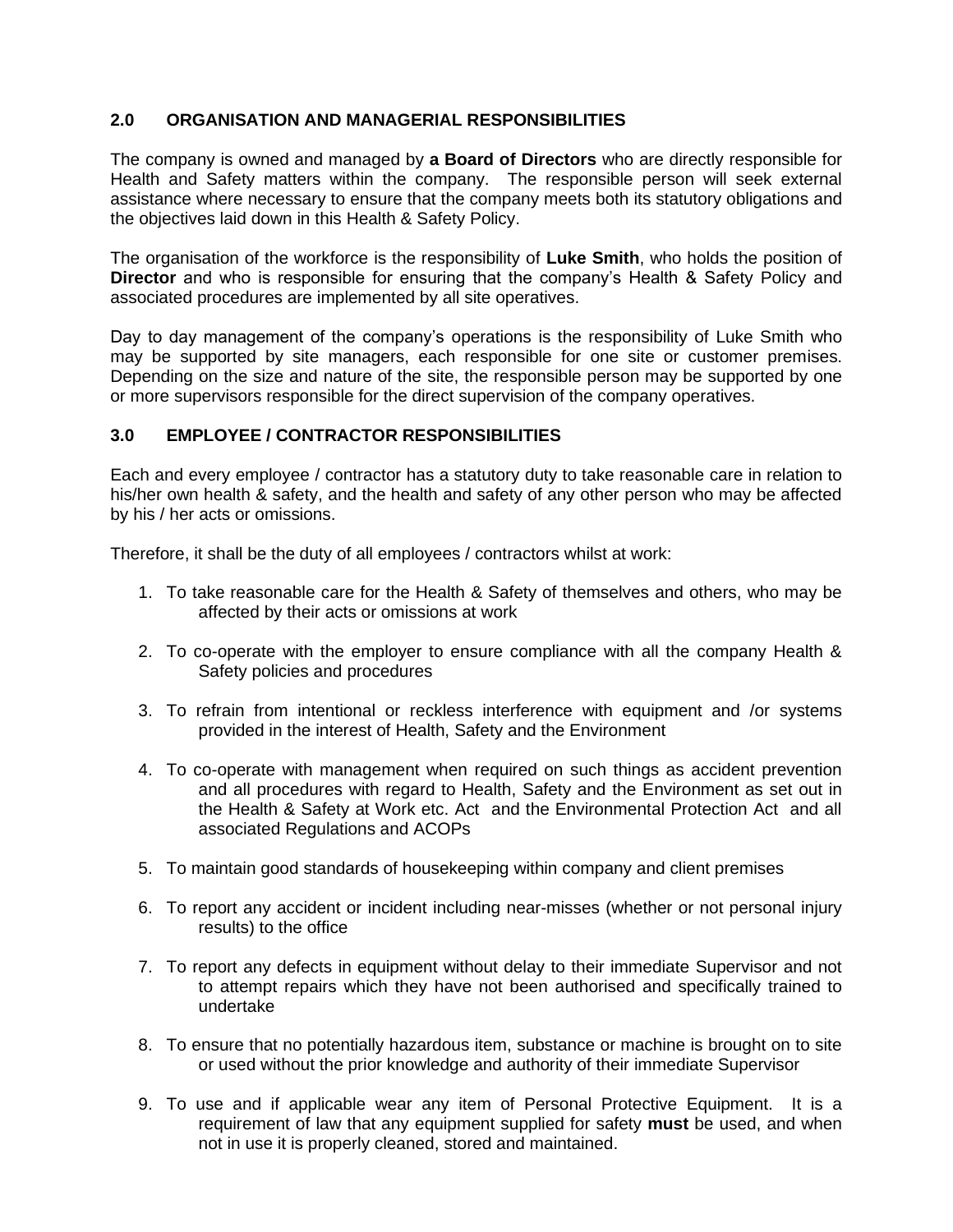10. To undergo any Health, Safety, Environmental and operational training deemed necessary by the company

## **4.0 STAFF CONSULTATION**

If an employee / contractor becomes aware of any potential breaches of health & safety law, or unsafe working practices he / she must notify the Director or Site manager.

If an employee / contractor feels that health & safety procedures may be improved, for example by use of alternative equipment, he / she will be encouraged to discuss any suggestions with the management.

## **5.0 SAFETY FUNCTIONS AND RESPONSIBLE PERSONS**

The company has identified the following safety functions and has designated those persons named below as responsible for carrying out those functions.

| 1 <sub>1</sub> | <b>Risk Assessments</b>              | <b>Luke Smith</b> |
|----------------|--------------------------------------|-------------------|
| 2.             | <b>Manual Handling Assessments</b>   | <b>Luke Smith</b> |
| 3.             | <b>COSHH Assessments</b>             | <b>Luke Smith</b> |
| 4.             | <b>Fire Risk Assessments</b>         | <b>Luke Smith</b> |
| 5.             | <b>First Aid Arrangements</b>        | <b>Luke Smith</b> |
| 6.             | <b>Emergency Procedures</b>          | <b>Luke Smith</b> |
| 7.             | Accident Reporting and Investigation | <b>Luke Smith</b> |
| 8.             | Welfare                              | <b>Luke Smith</b> |
| 9.             | Equipment Inspections & Records      | <b>Luke Smith</b> |
| 10.            | Health surveillance                  | <b>Luke Smith</b> |
| 11.            | Method statements                    | <b>Luke Smith</b> |

Where any of the above named personnel are unable to carry out their duties, for any reason, responsibility will pass to **Chris Emery** to ensure that suitable provision is made to ensure the discharge of each function.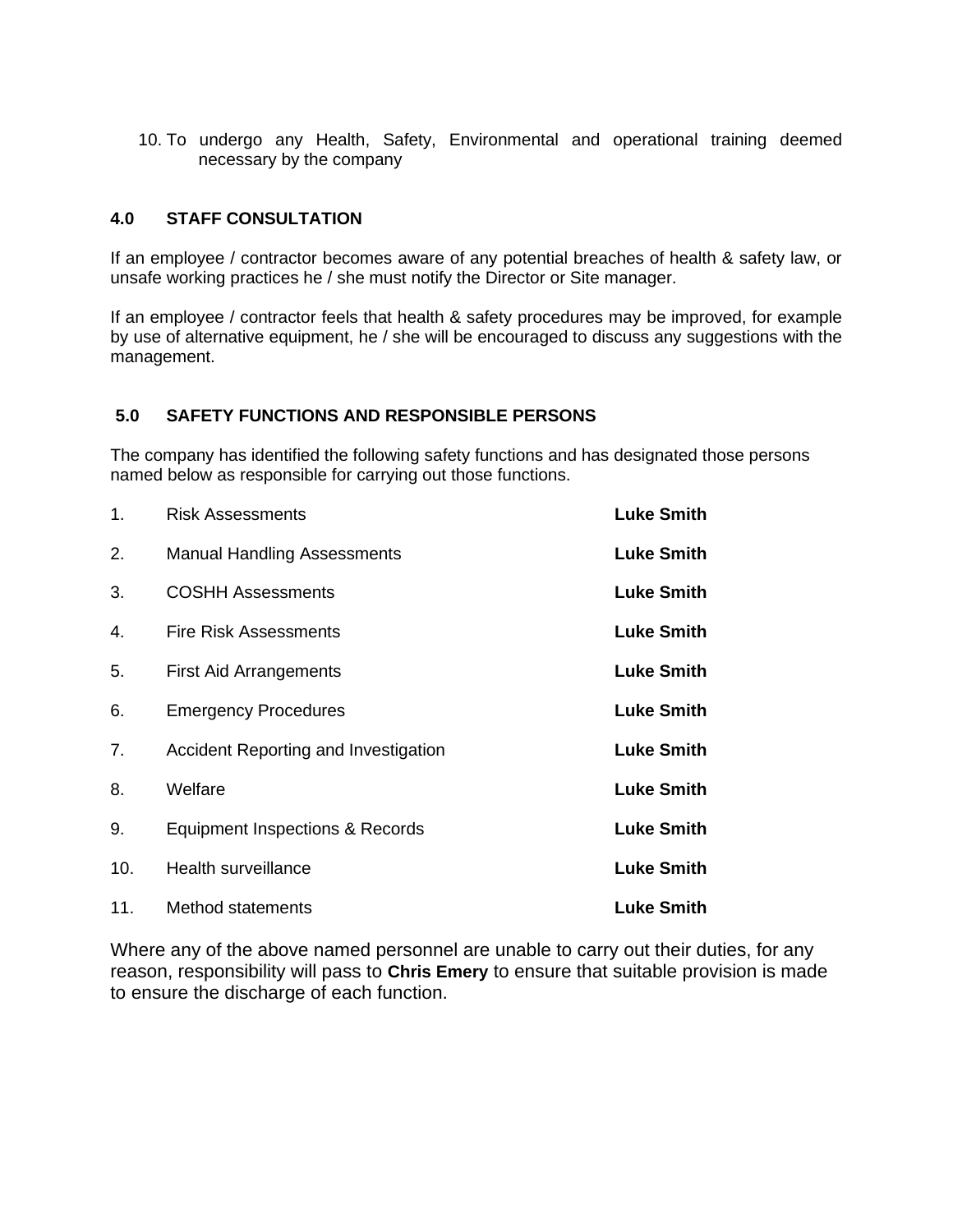## **6.0 ARRANGEMENTS FOR CARRYING OUT DUTIES**

#### **6.1 Risk Assessments**

The Director or his nominated representative will prepare a generic risk assessment covering the common risks encountered in the company's normal business. If necessary, external assistance will be sought to carry out the generic risk assessments. The significant findings of the risk assessments will be relayed to all staff. Copies of the risk assessments are appended to this health & safety policy.

The Director or his nominated representative will carry out site specific risk assessment for new sites where the company's employees / contractors are obliged to work. Such assessments will consider the health and safety of employees, contractors and any Others including public on site. In particular the company is aware of the number of serious injuries from the incidence of Slips**,** Trips and Falls. The Director therefore will pay particular attention to eliminating these hazards from each site.

#### **6.2 Serious or Imminent Danger**

These procedures are in line with Regulation 8 of the Management of Health & Safety at Work Regulations

It is a policy of the company that no employee or sub-contractor will be made to work in dangerous conditions without due regard to health and safety and all employees should be aware that there are regulations and procedures regarding serious or imminent danger

Managers, supervisors and employees are reminded that they must not under any circumstances undertake work or instruct others to undertake work where there is a risk of imminent danger without the correct levels of personal protective equipment, training and safety procedures being in place

The business authorises any employee to remove himself / herself to a relative place of safety when he/she has reason to believe he / she is at serious risk or in imminent danger. Work will not resume in that area until the problem has been neutralised

Some emergency events can occur and develop rapidly, thus requiring employees to act without waiting for further guidance, for example, in a fire. Employees must, on arrival at new sites, make themselves familiar with the emergency procedures, escape routes and location of fire fighting equipment etc prior to starting work

Under no circumstances will work activities take priority over safety considerations

#### **6.3 Working At Height**

It is the policy of the company to comply with the Work at Height Regulations. Work at height will be avoided wherever possible, where work at height can not be avoided; the site foreman is responsible for carrying out a risk assessment and selecting appropriate work equipment to access height and ensuring the appropriate safety measures to prevent falls are implemented.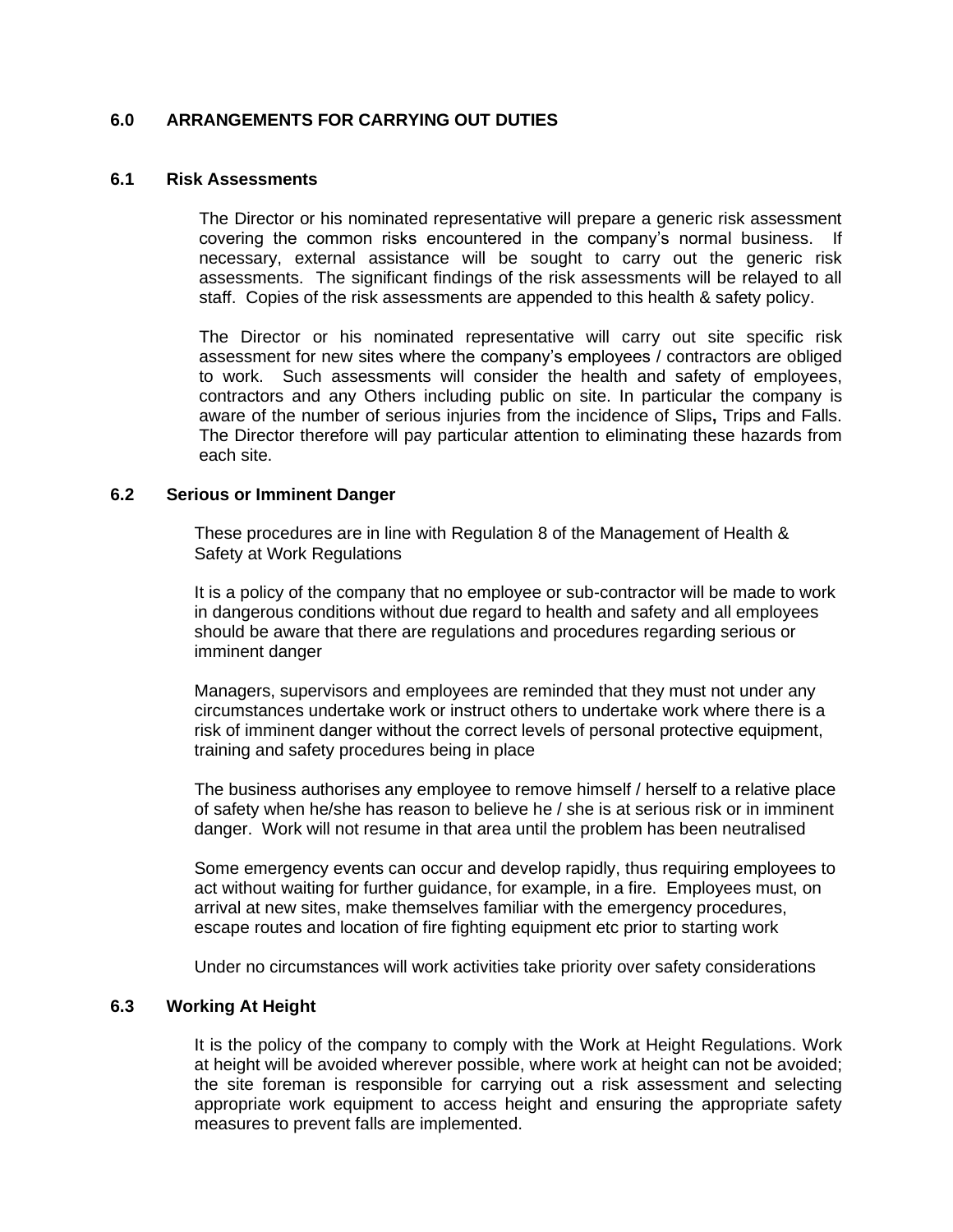Only trained and competent staff will be allowed to work at height and apprentices will be closely supervised.

Where the risk of a fall can not be eliminated the foreman will put in place measures and equipment to minimise the distance and consequences of a fall should one occur.

#### **6.4 Work Instructions (Method Statements)**

Work Instructions (Method Statements) will be developed for all the company's operations; information from site specific risk assessments will be used to formulate these documents which will be related to members of staff carrying out the works. Instructions for generic tasks will be reviewed and updated either periodically or when something significant changes.

#### **6.5 Manual Handling Assessments**

The Director or his nominated representative will carry out specific manual handling assessments for any necessary operation which has been highlighted as requiring a detailed assessment by the general risk assessment. Manual handling assessments will consider the load to be handled, e.g. tools, equipment etc, its size and weight, the individual, the task and the environment in which the task takes place. The assessment will also consider the possibility of utilising mechanical means to minimise the risks arising from manual handling.

#### **6.6 Noise**

Regular exposure to high noise levels can cause deafness and tinnitus. Noise assessments will be carried out when ever it is suspected that noise levels may be above 80db(a), and hearing protection will be provided for all operatives. Where noise levels are at 85db (a) or above the company will take measures to reduce the exposure of noise to its employees by means other than hearing protection, the wearing of hearing protection shall also be enforced

## **6.7 COSHH Assessments**

For all materials or substances utilised which may be hazardous to health, a formal COSHH Assessment will be carried out by the Director or his nominated representative. A register of hazardous substances shall be kept at the head office along with all relevant Safety Data Sheets. Significant findings of the assessments will be communicated to the relevant operatives, together with Risk Assessment and Method Statement and instructions for use.

#### **6.8 Display Screen Equipment (DSE)**

Working with Display Screen Equipment is recognised as being a major cause of injury and ill health, the company will carry out risk assessments and provide information instruction and training to its entire DSE user staff. Employees must carry out the recommendations of the risk assessment and must report instances of injury or ill health suspected of being caused by DSE work to the person responsible for Health & Safety at their earliest convenience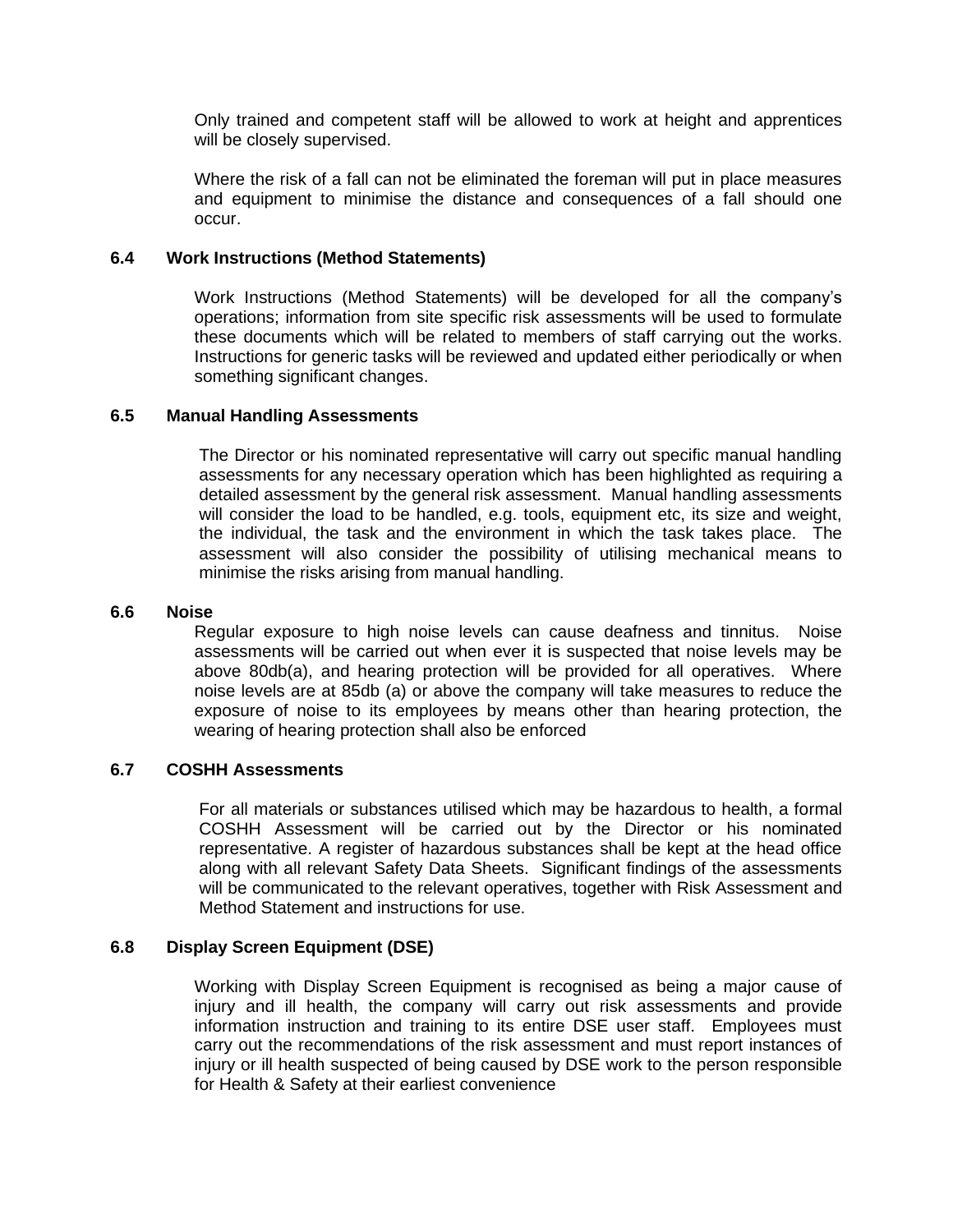## **6.9 Young Workers**

Risk Assessments must be carried out in compliance with The Management of Health & Safety at Work Regulations.

#### Explanatory Note

Current regulations do not specifically identify young persons, but an employer must give consideration.

Young workers are seen as being particularly at risk because of their possible lack of awareness of existing or potential risks, immaturity and inexperience

The responsible person will therefore:

- Assess risks to young workers
- Take into account their inexperience, lack of awareness and immaturity
- Prohibit certain activities where higher risks are identified
- Not allow the young person to operate any machinery or equipment without proper supervision and training
- Provide training to ensure competence before allowing any unsupervised activity
- to be undertaken
- Provide suitable supervision at all times
- Not employ any person under the age of 14 years for any paid or non-paid employment

#### **7.0 Electrical work**

All electrical work will be carried out by qualified electricians holding appropriate electrical training certification.

Work will be carried out in compliance with relevant current electrical regulations and IEE 17<sup>th</sup> Edition requirements.

Circuits and control systems will be designed and tested by competent others.

## **7.1 Fire Safety**

It is the responsibility of the site foreman to ensure that all fire safety procedures implemented in client buildings and on client sites are communicated to staff. Where M D Construction (Bolton) Ltd staff are carrying out hot work, the operative must first obtain the appropriate hot work permit from the building manager and ensure he has the appropriate fire extinguisher to hand. A 2 hour fire watch will be maintained after any hot work.

Fire risk assessments will be carried out in all areas occupied by the organisation, the risk assessments will consider sources of ignition, sources of fuel and any extra sources of oxygen over and above what is present in the air. The assessment will evaluate the risk of a fire starting and the effect of the fire on people. The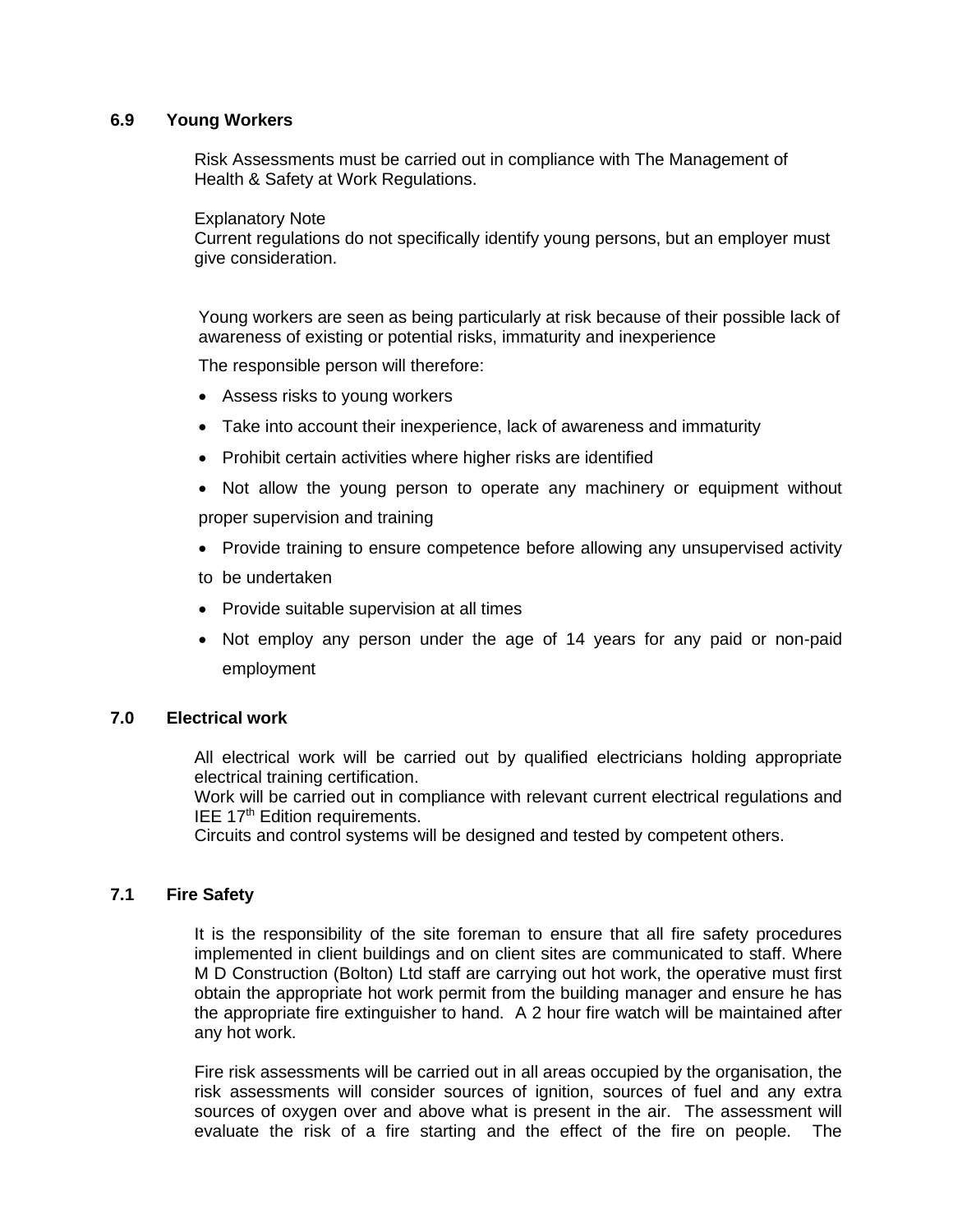assessment will indicate control measures to remove or reduce the risk of fire starting. The significant findings of the assessment will be communicated to the relevant persons together with the necessary instruction and training.

#### **Means of Escape**

In the event of fire occurring, it is vital that staff and other persons are able to evacuate the premises

All existing doors through which a person may have to pass to get out of the premises must be capable of being easily and immediately opened from the inside. M D Construction (Bolton) Ltd staff will not block or otherwise obstruct exits provided for emergency evacuation

Access routes must always be maintained unobstructed to exit doors (internal and final exits) sufficient to allow easy access by the number of persons likely to use those routes, (750mm minimum width) and employees must observe any line markers to indicate areas which must be kept clear

Stairways in buildings must be free from any risk of fire or spread of fire eg unauthorised portable heater, combustible material etc

Under no circumstances should fire doors be wedged open unless they are retained by automatic magnetic release systems or similar which are connected to the fire alarm system.

#### **Housekeeping**

Good housekeeping is most important. Waste or packing materials should not be allowed to accumulate in any building. No combustible materials should be kept in rooms and stairwells should be kept clear of combustible materials at all times.

## **7.2 Smoking**

There is a general ban on smoking in all enclosed workplaces and company vehicles in compliance with the Health and Safety at Work Act.

Smoking is prohibited throughout all client sites unless designated smoking zones are identified. Smoking is not allowed in company vehicles. This policy applies to Everyone.

#### **7.3 Health & Safety Training**

The business will provide as much training and re-training as is necessary to ensure, so far as is reasonably practicable, the health and safety of all staff. During staff induction and upon any job transfer, safety training will be provided to ensure that staff are trained in Health & Safety matters to a level appropriate to their responsibilities.

#### **Induction Training**

Every new employee will receive a safety induction on day one of his/her employment. The training will consist of fire safety, manual handling, and display screen equipment use (where necessary), environmental and general safety. New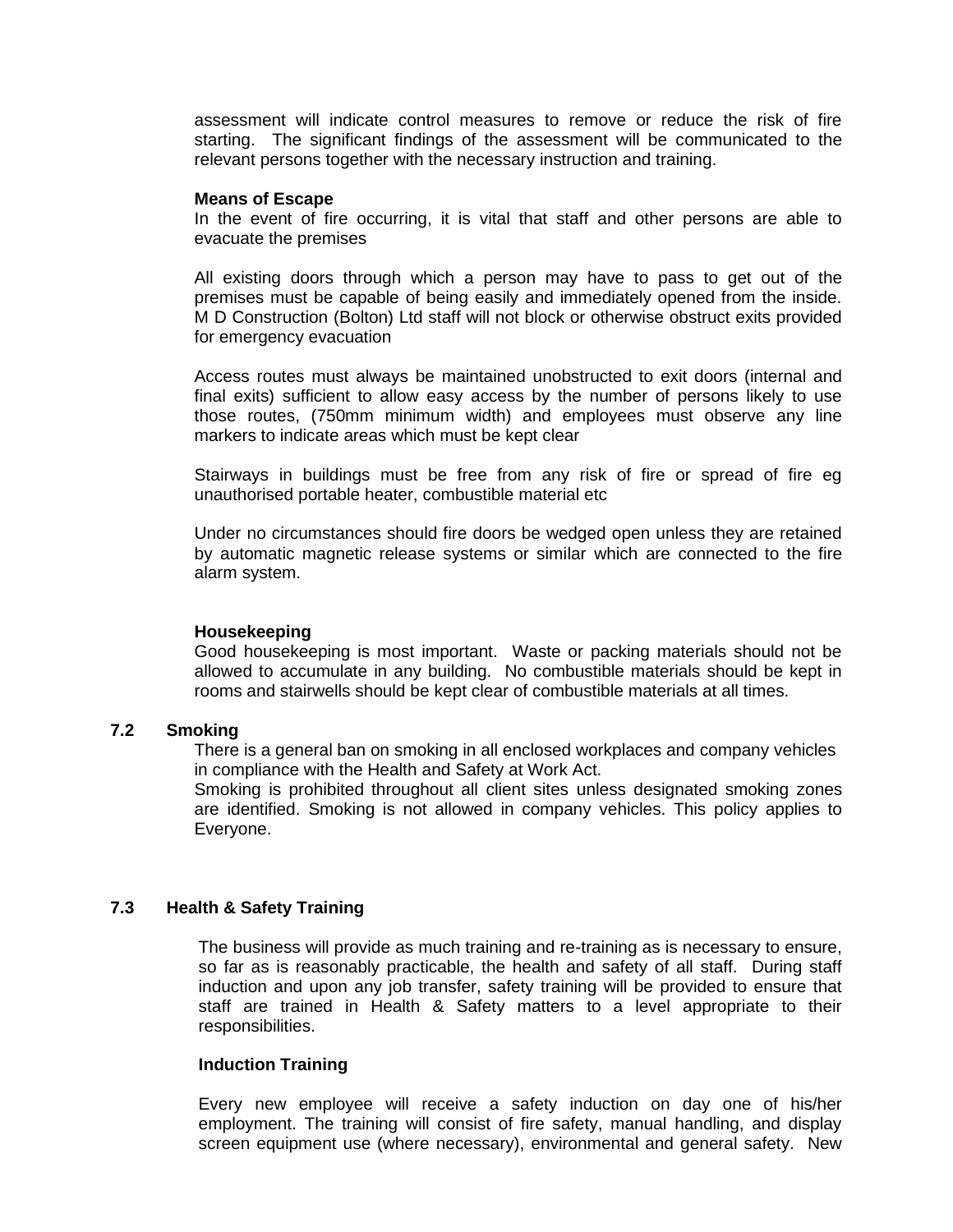employees will also be given instruction and safety training on the equipment they will be required to use whilst discharging their duties. A training record will be maintained at the company offices for each employee

#### **7.4 Communication with workers**

The company uses a variety of methods to communicate information with employees and sub contractors. A monthly informal meeting is held to discuss any issue, including safety. We will also pass information to employees with pay slips as required. A notice board in the head office is also kept up to date.

Communication with employees whose first language is not English will be carried out using one or more of the following methods;

- Ensure adequate time to consult with employees where language and/or literacy may be issues so they can absorb the information and respond to you.
- Use an interpreter; this may be a trained work colleague.
- Get information translated and check that this has been done clearly and accurately by testing it with native speakers.
- Use pictorial information and internationally understood pictorial signs where appropriate
- Where information has to be in English, use clear and simple materials, and allow more time to communicate issues

## **7.5 Pregnant Workers**

The company recognise that pregnant workers are more vulnerable to injury and as such will carry out specific risk assessments where a worker notifies them of a pregnancy, such assessments will consider the workers duties, working conditions and hours, where it is deemed that a risk to the mother or baby is present, suitable controls will be introduced

## **7.6 First Aid Arrangements**

The Director or his nominated representative will ensure that as a minimum the organisation has an appointed person for first aid. The appointed person will be responsible for maintaining the first aid kit and taking charge after an accident, this includes calling for a person qualified in first aid or ambulance if necessary. Where visits are carried out to other premises, the person responsible for Health & Safety will ascertain the first aid procedures to be followed, and details will be provided to all organisation employees/contractors required to work in or on such premises.

## **7.7 Emergency Procedures**

Where work is carried out in the customer's premises, the MD or his nominated representative will ascertain the procedures to be followed in case of emergency, e.g. lone worker injury etc. and details will be provided to all company employees/contractors required to work in or on such premises.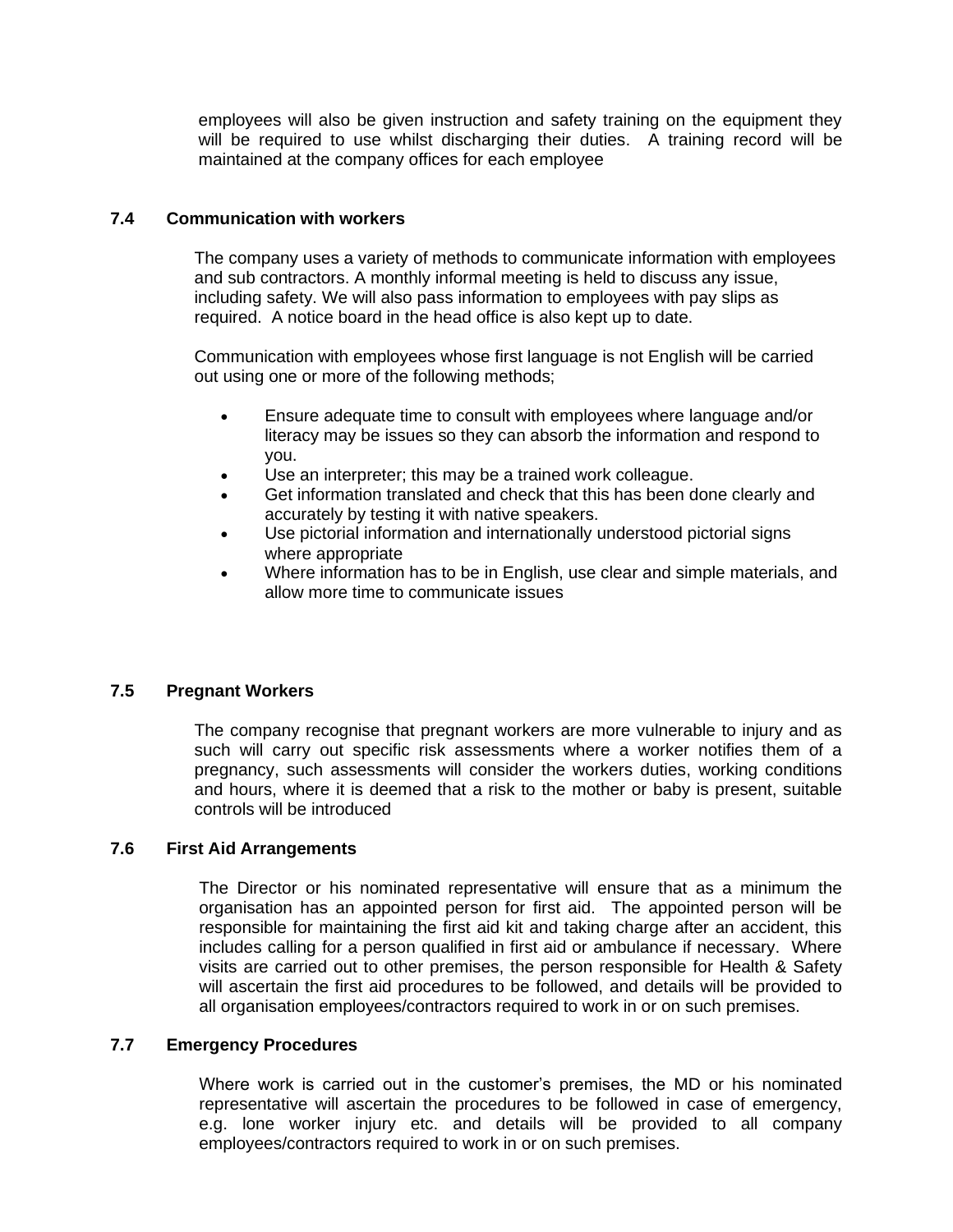## **7.8 Lone working**

All employees/Contractors who are required to carry out lone working will be given information, instruction and training on the specific hazards of lone working, the Director or his nominated representative will ensure all lone workers carry mobile phones to ensure they are able to be contacted, the Director or his nominated representative will put in place any such measures he deems necessary to ensure lone workers can contact help in the event of an accident or an emergency, such measures will include training, pre arranged call in times, etc.

## **7.9 Machinery Maintenance**

All machines including power tools, jet wash equipment, saws, drills etc shall be subject to regular inspection in compliance with The Provision and Use of Work Equipment Regulations, by a competent person. Users of equipment are required to check equipment before use and will report and withdraw damaged or unsuitable equipment from service immediately for repair or replacement.

All machinery shall also be subject to maintenance and service as per legal requirements and the manufacturers instruction and maintenance schedule OR at least annually.

#### **8.0 Machinery Operation**

All employees/contractors who are required to operate machinery will have the appropriate training and certification where necessary to operate such machinery. It is company policy to take severe disciplinary action against any person found to be operating machinery without the necessary competence.

## **8.1 Transport Safety**

It is the policy of the company to only employ drivers who are competent.

#### Driver approval and competence

A person may only operate M D Construction (Bolton) Ltd Ltd vehicles if he or she;

- a) Has held a full UK license for a minimum of 2 years
- b) Has not been disqualified from driving for drink and/or drug offences in the last 5 years nor has any prosecution pending
- c) Holds the correct license for the type of vehicle being operated

Drivers must inform the company of **any** circumstances that may lead a driver to being unfit for driving duties.

Drivers must inform the office immediately they become aware of any pending prosecution for any driving offence.

All drivers will be asked to present their licenses record annually to the office. These will be photocopied and returned.

## **8.2 Accident Reporting and Investigation**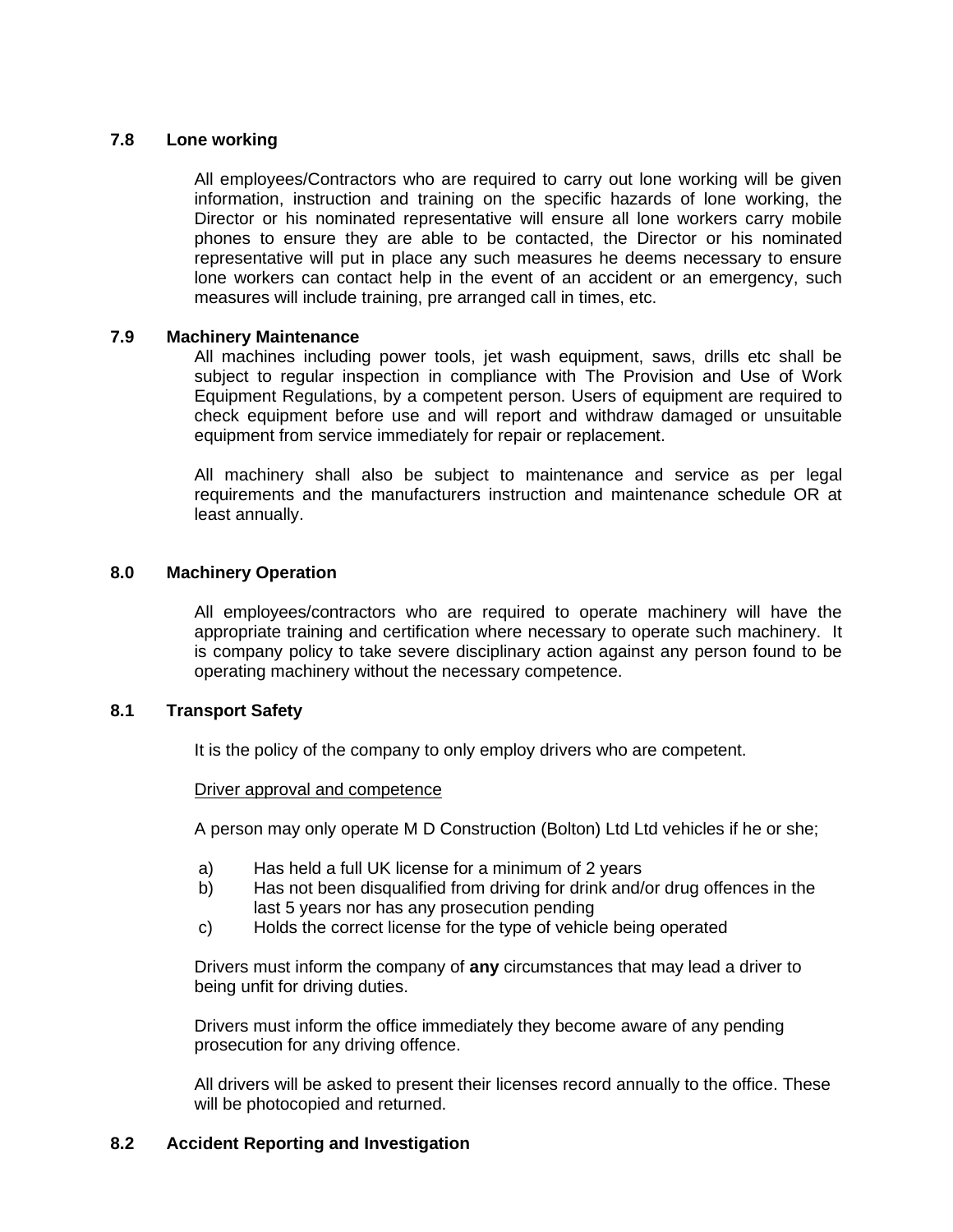It is the policy of M D Construction (Bolton) Ltd that **all** accidents, incidents and near misses are reported to the site and recorded into the company's accident record book which is kept online in our Safety First Package.

The main objective of accident, incidents, near misses reporting and investigation is to reduce incidents and prevent future accidents.

It will be the responsibility of the Director or his nominated representative to notify the Health & Safety Executive in respect of any accident or occurrence for which notification is required by the:

Current - Reporting of Injuries, Diseases and Dangerous Occurrences Regulations

The following must be reported:

- Deaths
- Specified injuries to members of the public on our premises and taken to hospital.
- Over 7 day injuries where an employee or self-employed person is injured at work and away from work or unable to perform their normal work duties for more than 7 consecutive days. This must be reported to the HSE using appropriate forms within 15 days of the accident.
- Some work-related diseases as per RIDDOR
- A dangerous occurrence where something happens that does not result in an injury, but could have done.
- Gas Safe registered gas fitters must also report dangerous gas fittings they find, and gas conveyors / suppliers must report some flammable gas incidents.

Any accident resulting in more than minor injuries or incident which might have resulted in serious injury will be investigated by the Director or his nominated representative. Depending upon the circumstances of the accident, the Director or his nominated representative may seek the assistance of an external Health & Safety Advisor, both in the investigation and the formulation of preventative procedures to avoid repetition.

A study of the circumstances will help to reduce or remove the causes:

- When the reports are examined over a period of time, it can be seen whether preventative measures have been effective in reducing accidents.
- If these objectives are to be attained, investigation and reporting must be accurate, complete and consistent.
- All accidents and incidents resulting in injury to employees and/or to any other persons or near misses on the premises or sites that M D Construction (Bolton) Ltd employees are working on must be reported immediately to M D Construction (Bolton) Ltd site foreman and or to the site Duty holder or PC and be recorded in the company Accident book and reporting systems.
- Where there is more than one person injured in the accident a separate page should be used for each person.
- All relevant questions must be completed for every accident resulting in personal injury.
- Care should be taken in completing the Accident Report Form and the M D Construction (Bolton) Ltd Supervisor wherever possible should ensure that the injured person reads the entries recorded on his behalf.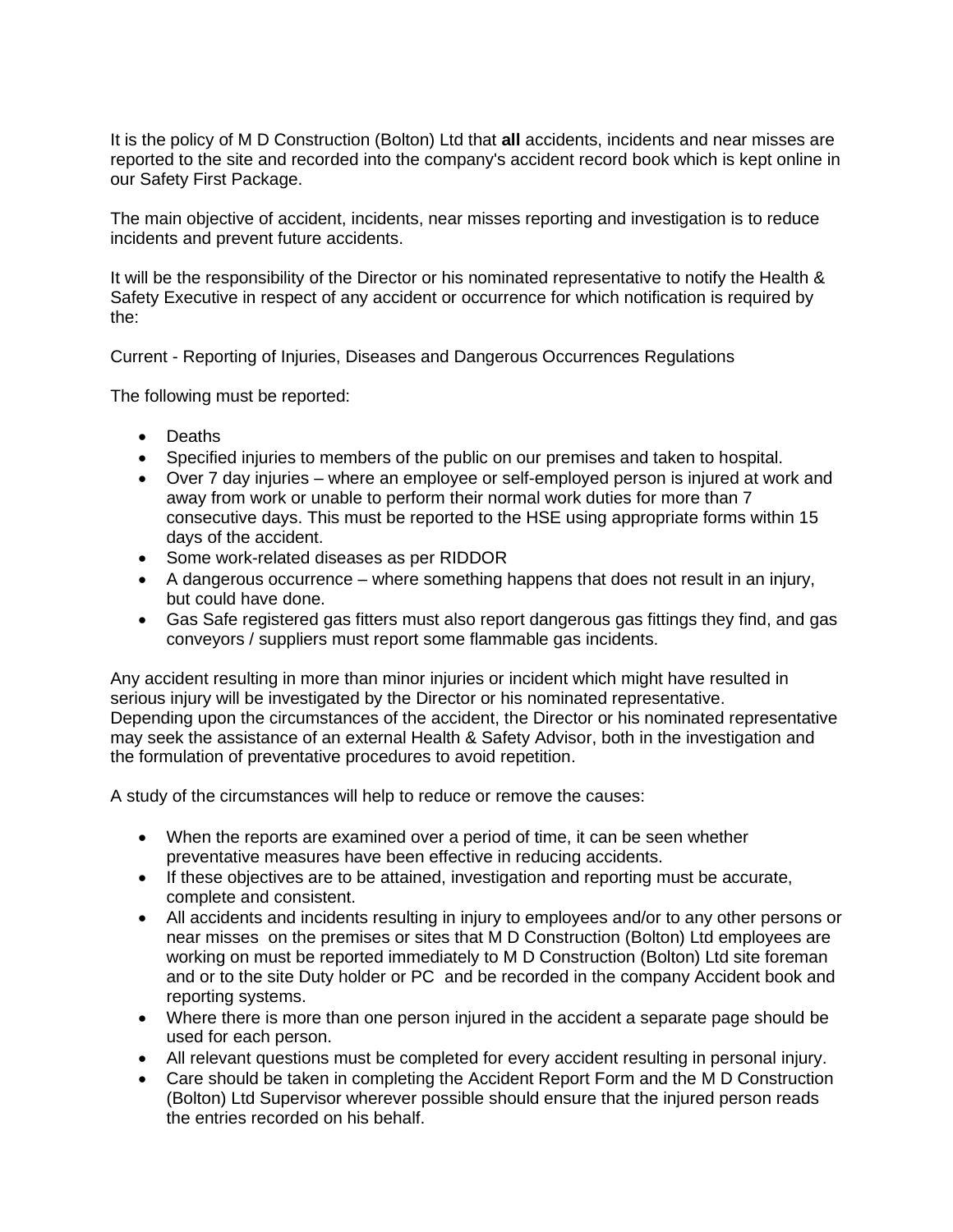• Care should also be taken when stating the nature of the injury. Unless a medical certificate has been submitted.

#### **8.3 Welfare on Domestic Contracts**

In most cases company employees/contractors will be able to use toilet/washing facilities within the customer's premises. It will be the responsibility of the Site Manager to ascertain if this is possible prior to commencement of a contract. Where it is not possible, it will be the responsibility of the Site Manager to establish the location of suitable temporary or public facilities.

Due to the nature of the work, it is not reasonably practicable for the company to provide messing facilities. In some cases, employees/contractors may be able to use Customer's facilities, but where this is not possible; employees/contractors will be required to make their own arrangements. However, it will be the responsibility of the MD/ Site Manager to identify potential public facilities within the vicinity of the work.

#### **8.4 Welfare on Construction Projects falling under CDM regulations**

Welfare facilities provided for construction projects shall be implemented as per schedule 2 of the current CDM regulations. A list of these requirements are specified and are the responsibility of the Principal Contractor.

#### **8.5 Equipment Inspections and Records**

Each employee/contractor must carry out a daily inspection of any equipment prior to its use, and must immediately report any defect, or suspected defect to Director/Site Manager. The Site Manager will carry out periodic inspections of all company equipment, ladders, PPE, tools, etc, and will keep a record of such inspections. For the purposes of record keeping, each item of equipment shall have its own unique reference, which shall be clearly marked on it. Markings must be maintained so that they are clearly discernible at all times.

Where an inspection reveals a defect, it will be the responsibility of the Director/ Site Manager to ensure that the equipment is not used until such time as a suitable repair has been effected by a competent person. If the equipment is beyond repair it must be discarded, whether or not a suitable replacement is available, and any work relying on the use of such equipment must be suspended until a suitable replacement is available.

#### **8.6 Portable Appliance Testing**

The term 'portable' is used to mean portable, movable or transportable. Portable equipment is not part of a fixed installation but when used is connected to a fixed installation (or a generator), by means of a flexible cable, plug and socket. It includes equipment that is hand held or hand operated while connected to the supply.

All portable electrical appliances will be tested in accordance with the regulations, at the recommended intervals, 'as may be necessary to prevent danger'. It will be the responsibility of the site manager to ensure that all equipment provided is suitable for the task, including any provided by a Contractor.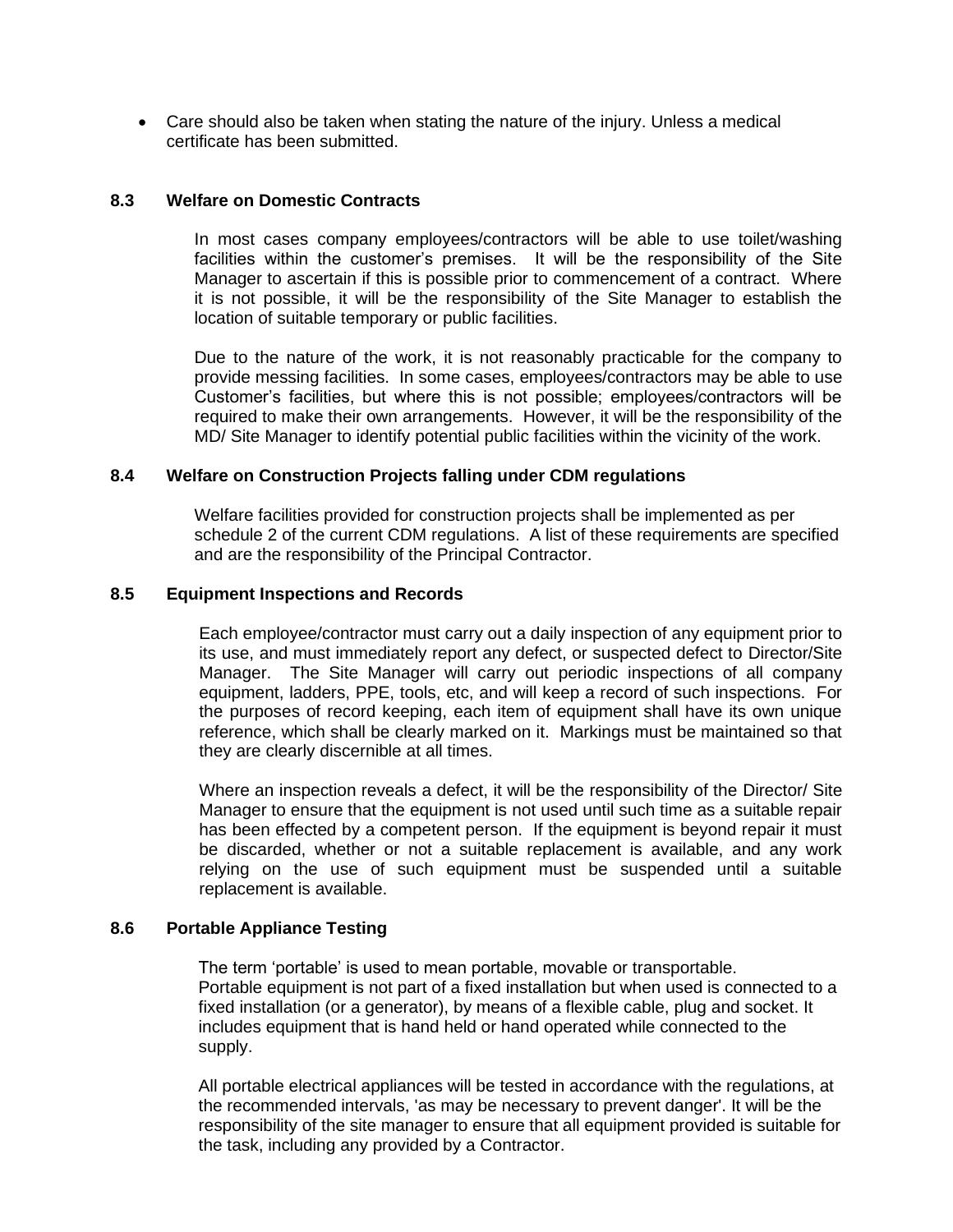Each employee/contractor must carry out a daily inspection of any equipment prior to its use, and must immediately report any defect, or suspected defect to MD/Site Manager.

#### **8.7 PPE**

Personal Protective Equipment will be specified and provided by the company and the relevant PPE must be worn at all times whist carrying out work. Details of the correct PPE will be made available to employees. No employee/contractor will be permitted to start work without the correct PPE and the necessary information, instruction and training to enable him to utilise the equipment correctly and without risks to safety and health. It will be the responsibility of each contract manager and his site foreman to monitor the wearing of PPE on sites under their control. Persons found to be persistently breeching PPE rules will be subject to disciplinary procedures including ejection from site

#### **8.8 Asbestos**

Asbestos is recognised as being an extremely hazardous substance and as such must be treated with the utmost care. When working on site staff and contractors will assume any suspicious material is asbestos unless there is conclusive evidence to the contrary. No drilling, breaking or cutting shall be carried out to any material suspected of containing asbestos fibres. Any suspicious material shall be reported to the site or building manager immediately. An appropriate Asbestos Survey should always be made available. Its purpose is to locate, as far as reasonably practicable, the presence and extent of any suspect Asbestos Containing Materials (ACMs) in the building which could be damaged or disturbed during normal occupancy, including foreseeable maintenance and installation, and to assess their condition prior to starting work. A Refurbishment and Demolition survey should be made available where refurbishment work or other work involving disturbing the fabric of the building is carried out. M D Construction (Bolton) Ltd policy is that we will not generally work on asbestos products. Under limited circumstances and when authorised, M D Construction (Bolton) Ltd employees with an appropriate current training certificate will be allowed to work on non-licensed asbestos products as prescribed by the HSE, this type of work will be risk assessed separately from other tasks. Notifiable non-licensed work (NNLW) must be notified to the HSE before commencement of work. A copy of the RAMS must be signed by all employees when working with asbestos. M D Construction (Bolton) Ltd will record all projects involving

NNLW and keep records of employee health surveillance as applicable (every 3 years for NNLW)

#### **8.9 CDM (Construction Design & Management) Projects**

M D Construction (Bolton) Ltd recognises the requirements of these regulations and makes every endeavour to comply.

Briefly - The regulations call for: Skill, Knowledge and Experience – (Competence of all)

**Competence** - A person must be capable of carrying out duties placed on him / her and must only accept knowing they are competent to carry out the task.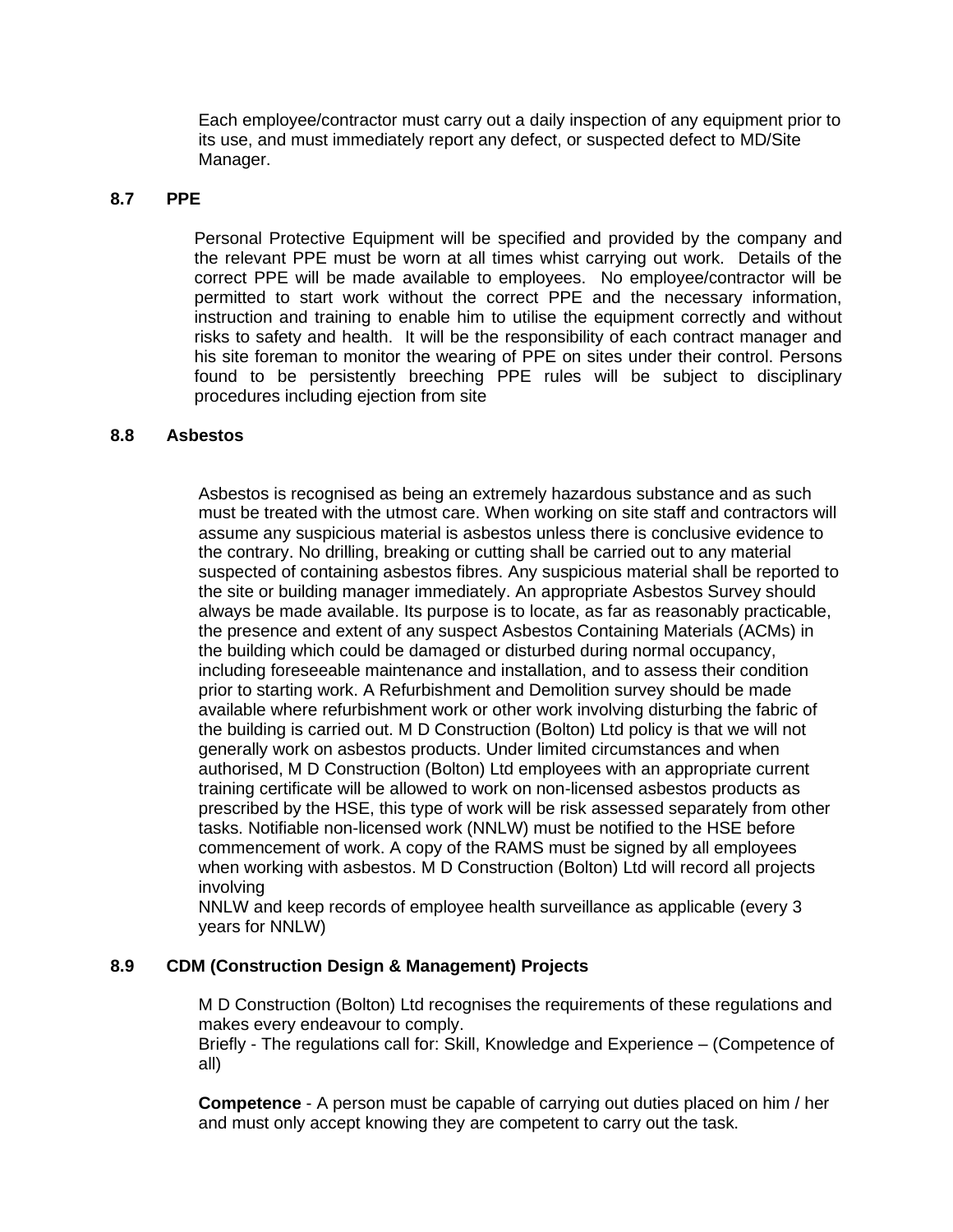No person may arrange for a person to carry out works unless he is either, Competent,

Or Under supervision of a competent person.

The business selects personnel based on ability and where possible seeks demonstration by certification. A training plan is maintained and personnel are encouraged to take on additional training in order to improve skills. Additional "inhouse" training refresher sessions are provided in order to keep personnel up to date with current regulations.

#### **Co-operation of employees, contractors and others**

Every person involved in works must seek the co-operation of any other persons concerned at the same or adjoining site so far as necessary in order to ensure all may carry out works safely

Similarly, they must co-operate to ensure others may continue with their works safely.

All persons involved must report anything which is likely to endanger the health or safety of themselves or others.

Supervisors have been appointed in order to ensure work is managed such that it may continue safely where multiple trades or activities may be ongoing simultaneously. Liaison with Others allows arrangements to be made that enable all to continue to work safely.

#### **Co-ordination of activities**

All persons must co-ordinate their activities with one another in a manner such that "so far as is reasonably practicable", the health and safety of persons carrying out the work and anyone affected by the construction work will remain safe from harm at all times.

It is recognised that all works may not be able to continue at the same time, therefore Supervisors will discuss and plan such that the project may progress safely.

#### **Prevention of accidents**

Every person must ensure general principles of prevention are applied " so far as is reasonably practicable", to ensure the safety of all and works during all stages of a project.

This is a priority in all activities and the business ensures that method statements and risk assessments are produced identifying arrangements for safe working. All personnel are briefed on these to ensure they understand these arrangements and the risks that may be encountered by not following procedures.

#### **Duties of Contractors**

All Contractors and Principal Contractors have specific duties placed upon them under these regulations and all must be aware and endeavour to comply. The regulations spell out these requirements for both Contractors and Principal

#### **Contractors**

The business is fully aware and endeavours to comply so far as is reasonably practicable. All personnel have been made aware of these duties through "in-house" training

The CDM Regulations apply to most common building, civil engineering and engineering construction work including domestic projects.

The Client must appoint a Principal Designer to manage the requirements of the CDM Regulations. On a domestic project, the building contractor may take on this role. He / She must notify HSE of the site if the construction work is expected to either: last longer than 30 days and have more than 20 persons on site at any one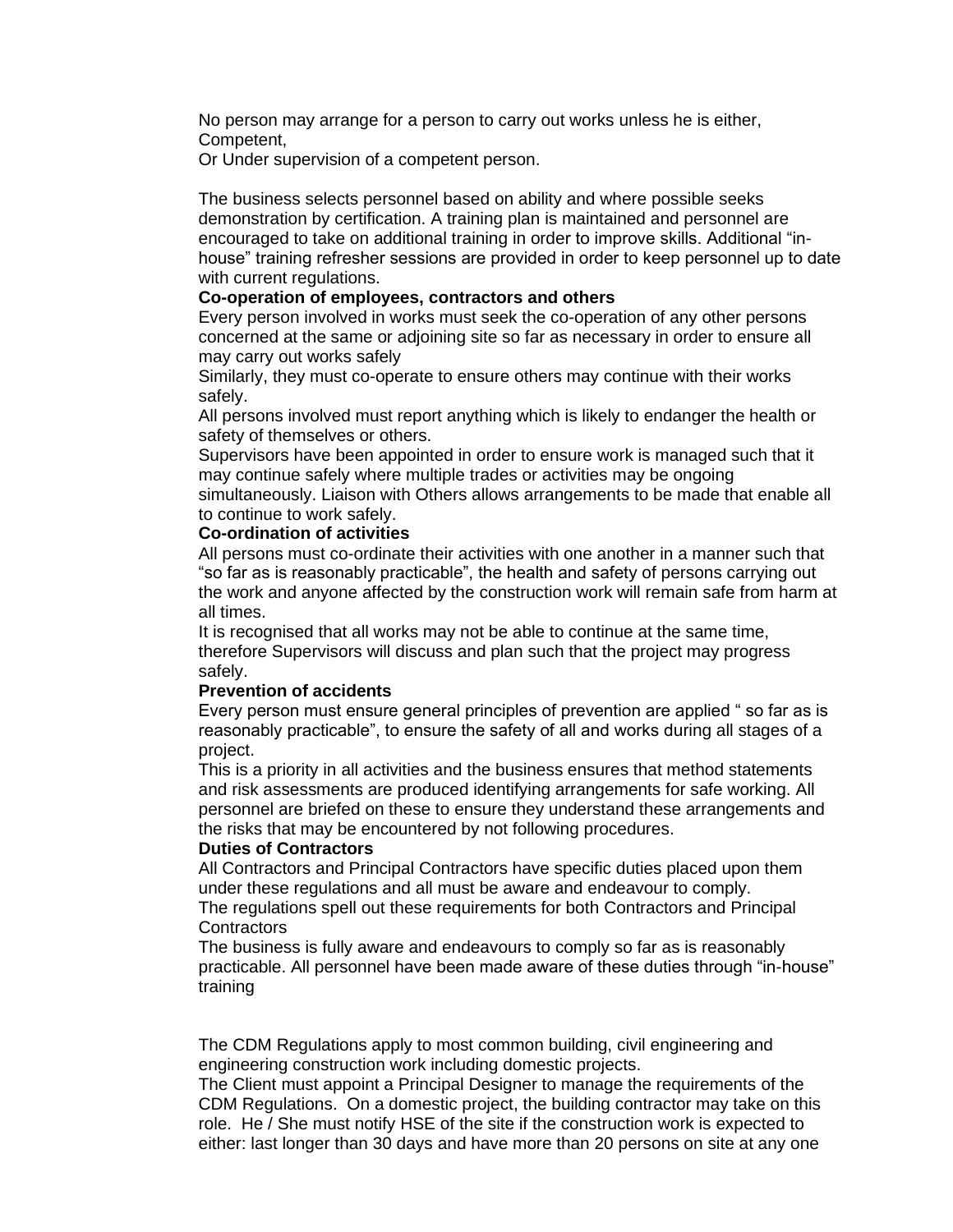time during the project; or involve more than 500 person days of construction work; HSE should be notified on-line before construction work starts using form F10.

## **9.0 Hand Arm Vibration Syndrome (HAVS)**

Anyone who regularly and frequently is exposed to high levels of vibration can suffer permanent injury. The construction industry has the second highest incidence of vibration white finger (VWF) injury which is one of the more common forms of HAVS.

The company will ensure that staff are not subjected to excessive vibration through power tools etc. The company will endeavor to source low vibration tools and limit exposure to vibration. The company will provide adequate information, instruction and training to its staff and contractors on the risks of HAVS.

## **9.1 GUIDANCE**

The company commits to operating to the very highest standards of Health, Safety and Quality and will therefore carry out its operations in accordance with best practice as advised by the Health & Safety Executive and also various trade bodies and associations. This best practice will be reviewed on an annual basis and adopted annually or when evidence that significant improvements can be made by adopting sooner.

Guidance documents (e.g. Accepted Codes of Practice) are kept at head office and will be made available to staff and other interested parties

## **9.2 MONITORING HEALTH AND SAFETY PROCEDURES**

At regular intervals the Director or his nominated representative will carry out a health & safety audit on one contract, selected at random. The audit will consider the effectiveness of the welfare facilities; emergency procedures, safe methods of work etc. identified at the outset, and will identify any corrective action required. Where the Director considers it necessary in order to maintain the desired level of health & safety, they may seek the assistance of an external Health & Safety Advisor in carrying out audits and identifying corrective actions.

## **9.3 RECORDS**

All records will be kept by the Director, in written form indicated in the various appendices. Such records will include:

- Equipment Inspections
- COSHH Assessments
- Generic Risk Assessments
- Staff Training and Induction Records
- Accident records

In addition to the above general records, the following contract specific records will be maintained for each major contract.

- Contract Start-up information
- Specific Risk assessment